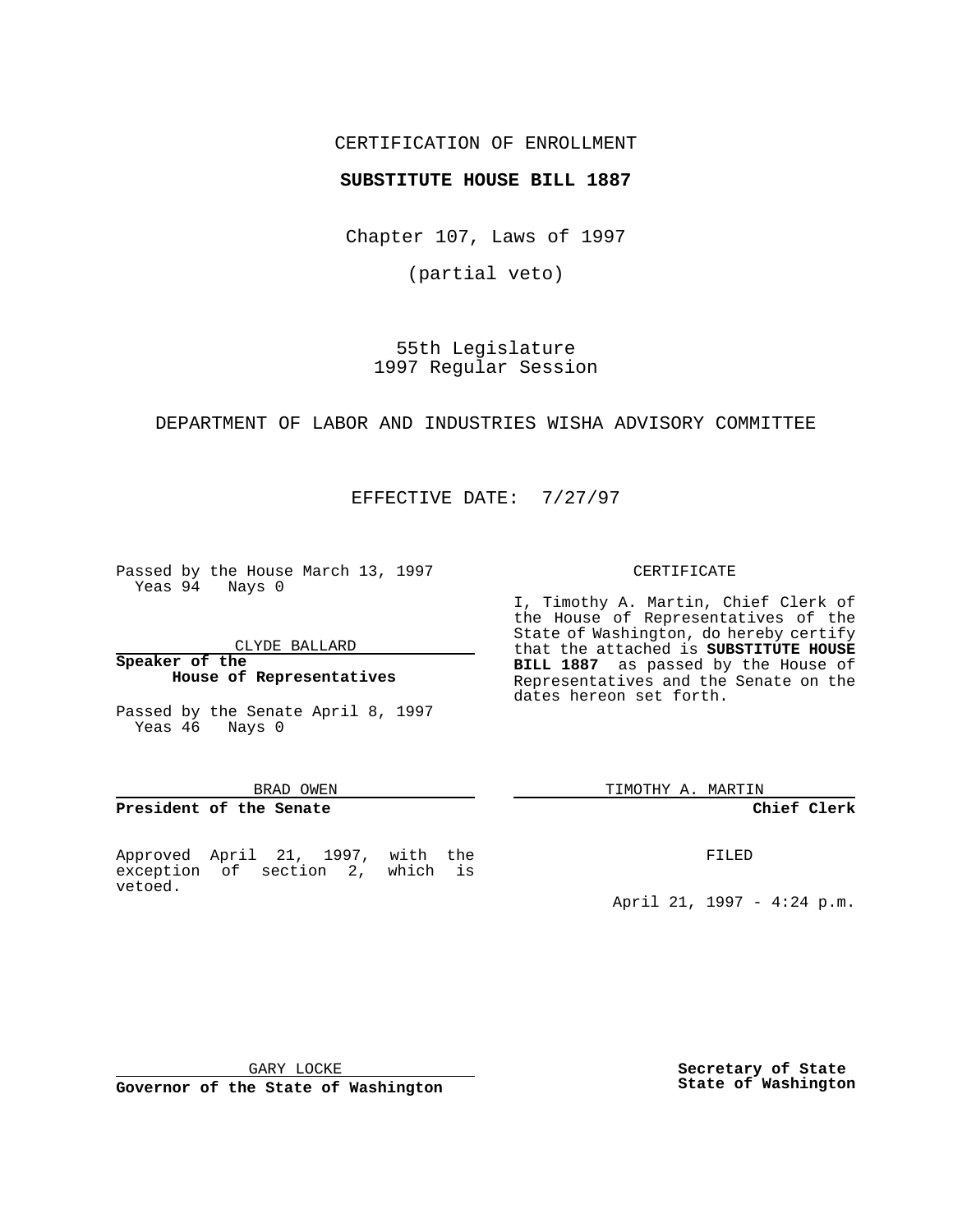# **SUBSTITUTE HOUSE BILL 1887** \_\_\_\_\_\_\_\_\_\_\_\_\_\_\_\_\_\_\_\_\_\_\_\_\_\_\_\_\_\_\_\_\_\_\_\_\_\_\_\_\_\_\_\_\_\_\_

\_\_\_\_\_\_\_\_\_\_\_\_\_\_\_\_\_\_\_\_\_\_\_\_\_\_\_\_\_\_\_\_\_\_\_\_\_\_\_\_\_\_\_\_\_\_\_

Passed Legislature - 1997 Regular Session

**State of Washington 55th Legislature 1997 Regular Session**

**By** House Committee on Commerce & Labor (originally sponsored by Representatives McMorris, Conway, Clements, Honeyford, Cole and O'Brien)

Read first time 03/05/97.

 AN ACT Relating to establishing the department of labor and industries WISHA advisory committee; adding a new section to chapter 49.17 RCW; providing an effective date; and declaring an emergency.

BE IT ENACTED BY THE LEGISLATURE OF THE STATE OF WASHINGTON:

 NEW SECTION. **Sec. 1.** A new section is added to chapter 49.17 RCW to read as follows:

 The director shall appoint a WISHA advisory committee composed of ten members: Four members representing subject workers, each of whom shall be appointed from a list of at least three names submitted by a recognized state-wide organization of employees, representing a majority of employees; four members representing subject employers, each of whom shall be appointed from a list of at least three names submitted by a recognized state-wide organization of employers, 14 representing a majority of employers; and two ex officio members, without a vote, one of whom shall be the chairperson of the board of industrial insurance appeals, and the other representing the department. The member representing the department shall be chairperson. The committee shall provide comment on department rule making, policies, and other initiatives. The committee shall also